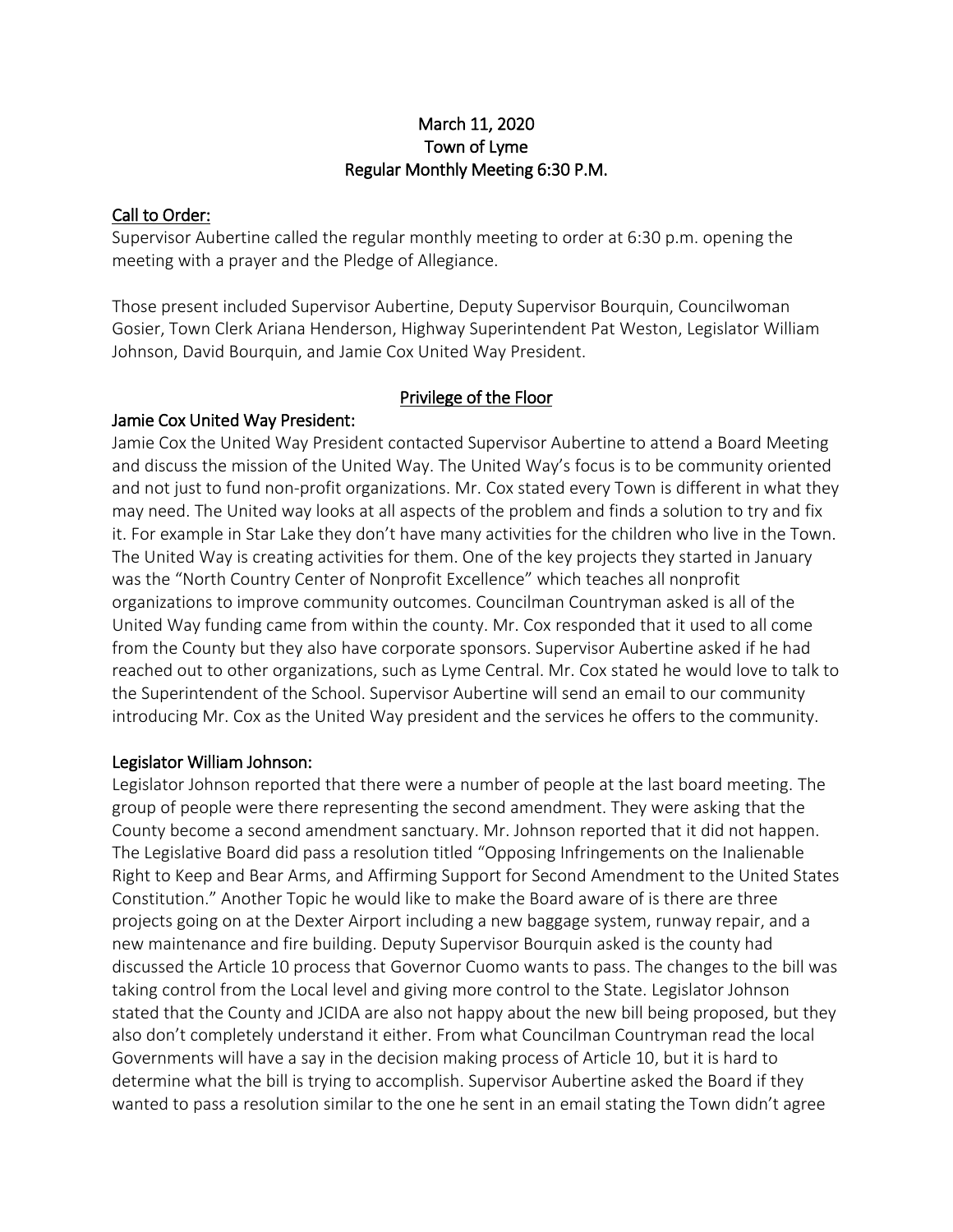with what the Governor was changing regarding the Article 10 process. All the Board members decided it would be best not to send a letter to the Governor, instead Supervisor Aubertine is going to email the legislators to get their opinion on the process.

## Supervisor's Report

#### Budget Amendment for Excavator Purchase:

Resolution 2020-26: Deputy Supervisor Bourquin made the motion to approve the budget amendment for 132,534.00 to pay for the excavator out of DA Fund Balance; Councilwoman Gosier seconded the motion; all were in favor; motion carried.

### February Supervisor's Financial Report:

Supervisor Aubertine stated that the Tax Collector and Zoning Contractual accounts were low. Clerk Henderson mentioned that the Zoning Contractual is shared between The ZBA and Jim Millington which is why it is so low. The ZBA has been advertising frequently for their meetings. The Tax Collector account won't be used again this year because all of the expenses are between the months of January and March.

Resolution 2020-27: Councilwoman Gosier made the motion to approve the Supervisor's Monthly Financial report; Councilman Countryman seconded the motion; all were in favor; motion carried.

### Final December Supervisor's Financial Report:

Resolution 2020-28: Councilwoman Gosier made the motion to approve the Final December Supervisor's Financial Report; Councilman Countryman seconded the motion; all were in favor; motion carried.

### Budget Amendment for December Final Statement:

Resolution 2020-29: Deputy Supervisor Bourquin made the motion to approve the budget amendments for the Final December statement; Councilwoman Gosier seconded the motion; all were in favor; motion carried.

### Highway Superintendent's Report

Pat Weston reported that the Highway Department is still working on rebuilding the shoreline. Pat had to purchase a new confined space kit. This was one of the things that the NYS Department of Labor inspector required that the Town replaces. Councilwoman Gosier stated that there is a tree down in Barnes Bay Cemetery that needs to be removed. Pat will take care of that. Pat is still working with FEMA and has included the Barnes Bay Cemetery on his reimbursement paperwork and the Village Beach to try and receive funding. Councilman Countryman asked Pat for a tour of the Highway Garage. Pat Weston stated he is welcome to come over anytime.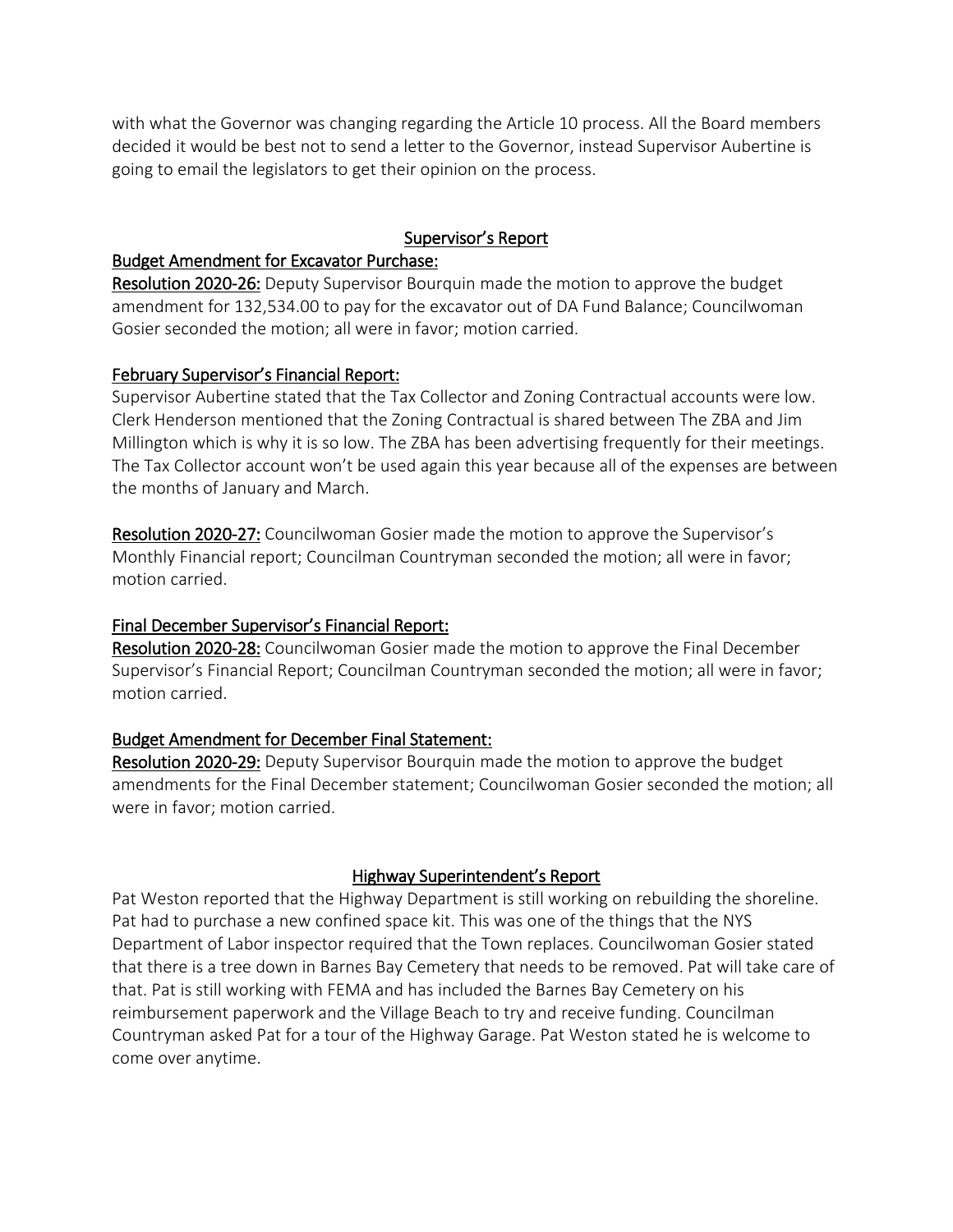#### Clerk's Report- January 2020

Monthly Receipts were as follow: Total Local Shares Remitted: \$2,429.00; Total State County & Local Revenues: \$2,461.00, Total Non – Local Revenues: \$32.00.

## Audit of the Bills (Abstracts #5 & #6)

Resolution 2020-30: Deputy Supervisor Bourquin made the motion to approve Abstract #5 in the amount of \$6,807.45; seconded by Councilwoman Gosier; all were in favor and the motion was carried.

Resolution 2020-31: Deputy Supervisor Bourquin made the motion to approve Abstract #6 in the amount of \$281,506.84; seconded by Councilwoman Gosier; all were in favor and the motion was carried.

## Approval of the February 12, 2020 Minutes

Resolution 2020-32: Councilman Countryman made a motion to approve the February 12, 2020 Minutes with corrections to remove the section regarding vinyl fence around Veteran's Memorial Park being in the plans and to change Resolution 2020-19 to say Councilman Bourquin made the motion to replace Councilman Villa; seconded by Councilwoman Gosier; all were in favor and the motion was carried.

## Committee Reports

#### Assessor's Report:

The 2020 Assessment Roll is nearly complete. We are just finishing up some last minute things. As we have been preparing this tax roll, I have been teaching Angie a lot of the things that I do. She now knows how to do Agricultural Assessments and updates for them. She also does all the Sales Verifications.

We have RPS on her computer, as well as mine and she is learning how to do inventory updates, change assessments and run various reports. She continues to do data entry for our yearly change books, along with filing and updating property records in the field with Carol.

#### Municipal Water Board Report:

Water Reserve Balances as of 3/1/20

Attached you will find the reports for the Water Reserve Account.

We need a Resolution to withdraw \$56,931.14 from the General Fund and deposit into the Water Reserve O&M Account. All Water Districts ended the year with an excess of revenues over expenses. This deposit will zero out all Water Districts for 2019.

Once this deposit is made the accounts will have the following balances:

| <b>O&amp;M Account</b> | \$193,183.98 |
|------------------------|--------------|
| Capital Account        | \$41,364.52  |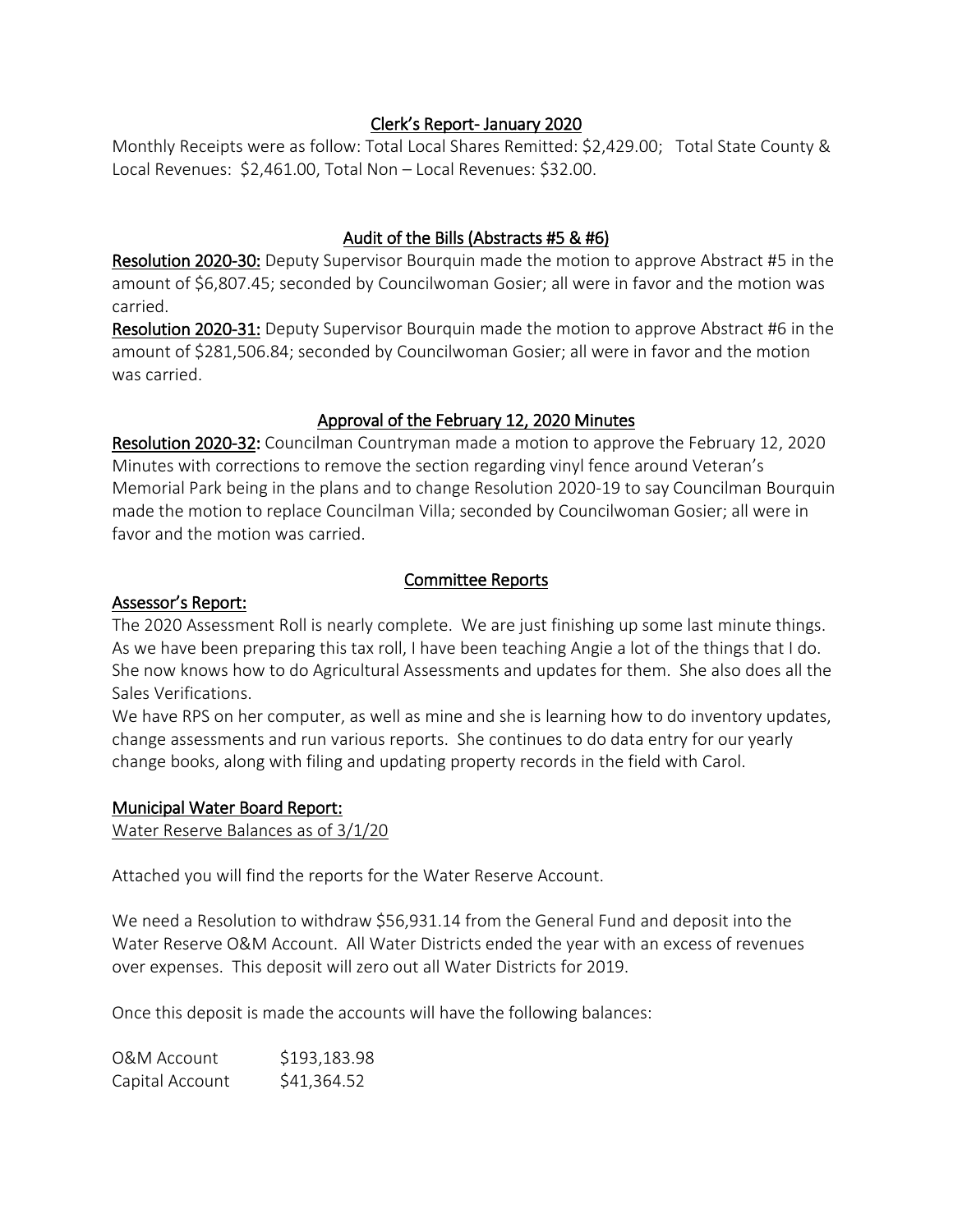#### Potential Water District Study

We met with Gregor Smith and Rachel from Bernier & Carr. They presented us with several different options for the potential water district. We are going to discuss these options at our March Water Board meeting, which will be held a week early on March  $18<sup>th</sup>$ . We expect to make a recommendation to the Town Board at the April Town Board Meeting. Gregor will attend the Town Board Meeting to present the study to the Board.

Resolution 2020-33: Deputy Supervisor Bourquin made a motion to withdrawal \$56,931.14 from the General Fund and deposit into the Water Reserve O&M Account; seconded by Councilwoman Gosier; all were in favor and the motion was carried.

### Planning Board:

Councilwoman Gosier, Deputy Supervisor Bourquin, and Councilman Countryman attended the Planning Board meeting where Mr. Cohen was there with his engineer presenting plans for his property on NYS Route 12E in Three Mile Bay. Councilwoman Gosier briefly recapped the meeting to Supervisor Aubertine. She stated that the Planning Board recommended Mr. Cohen delete the section of his development that is in the water front district and only develop in the agriculture district. If he followed those recommendations he wouldn't have to present a PDD to the Town Board and the RV Park would be a special permit along with the Marina. She isn't sure where he wants to go with the plan but it needs amendments because of the setbacks of the surrounding property owners. She believes that is will bring people into the Town of Lyme would help stimulate local business. Mr. Cohen was talking about drilling wells and Councilman Bourquin stated there is probably no way they will get water at that property. Councilwoman Gosier said that is was a very good and informative meeting.

### Youth Commission:

There were no questions on the Youth Commission Report.

### ZEO/CEO Report:

There was no report from the ZEO/CEO.

#### TMB Cemetery:

Councilwoman Gosier stated she has spoken with two different businesses that plan on submitting a bid for the mowing of the Three Mile Bay Cemetery. Neither company is the one who has done it in previous years.

#### New Business

#### Recycling Mattresses:

Deputy Supervisor Bourquin spoke with County Highway Superintendent Jim Lawrence about the fees the County is charging to take a mattress to their dump. The Town will have to pay \$70.00 a ton for the mattresses. He thought we were going to be charged \$120.00 a ton according to the flyer that we received. The fees that the Town of Lyme Transfer Site is currently charging are going to cover the cost of the county charges. Other Towns are not accepting mattresses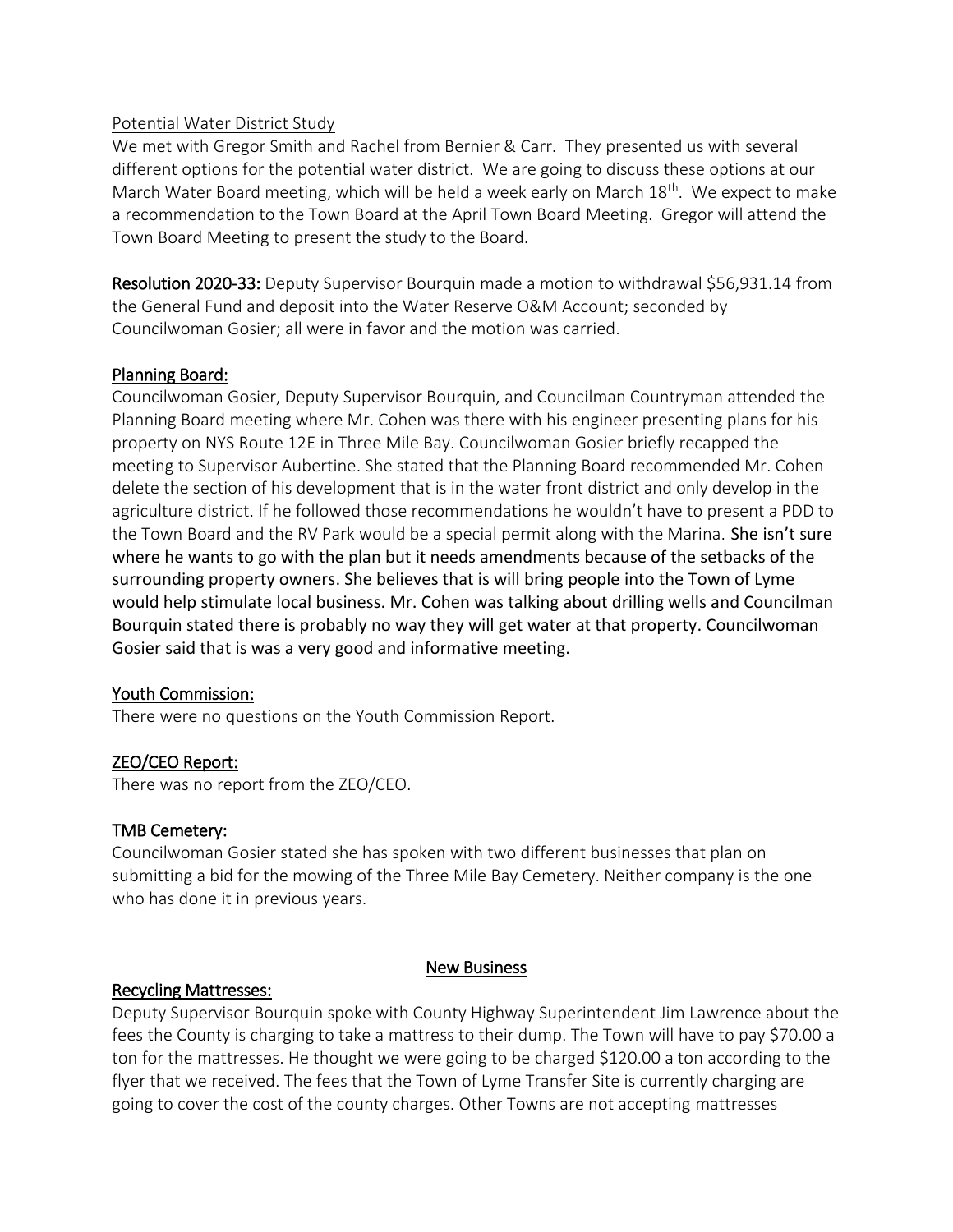anymore and Highway Superintendent Pat Weston is afraid that will encourage people to dispose of the mattresses improperly, such as leaving them on roadsides.

### Cleaning Position:

Supervisor Aubertine stated Robin Grovesteen and Councilwoman Gosier interviewed applicants for the vacant Office Cleaner position and hired the best candidate.

Resolution 2020-34: Councilwoman Gosier made the motion to hire Darcie Hayward as the office cleaner for the Town of Lyme; seconded by Councilman Countryman; all were in favor and the motion carried.

# Approval for Town Clerk Conference:

Resolution 2020-35: Councilwoman Gosier made the motion to allow Clerk Henderson and Deputy Clerk VanAlstyne to attend the Annual Town Clerk Conference April 26-29, 2020; seconded by Deputy Supervisor Bourquin; all were in favor and the motion carried.

# Grant Writer Position:

1. A town our size does not need a grant writer on staff. Employing a grant writer once a specific grant has been identified that we are interested in is the way we should operate. I was under the impression when we went to the public about purchasing the land that if we got it, we would be seeking grants each year for its development.

2. What other employees do we have that dictate the way we should pay them? We have another issue before us tonight that we need to address where an employee is requesting a payroll review.

3. How will we differentiate from regular duties vs. grant writing duties? Her present position, when developed, called for between 20-25 hours per week. Obviously, the time she has put into the grant writing takes up that much and more. Her time will be recorded separately in the payroll system. Are we paying an hourly rate or a flat annual rate? Not sure a flat rate is legal for an hourly employee. The Board needs to discuss this and decide right now. Obviously there are hourly employees and salaried employees. The Clerk to Supervisor position is a salaried position, just like the Deputy Clerk and the Cleaning Position.

4. We have had a number of opinions that what has been requested is not an authorized way to pay an employee through the payroll system. With bi-annual payments are we prepaying or paying after the job has been completed, I'm not sure. The request for a March payment is for services already rendered. A September payment would cover from work performed from April to September. To be honest, a September payment could be construed as payment in advance for work performed from September to December, however, after meeting the usual grant submission deadline of July 31st, very little grant work is performed after September.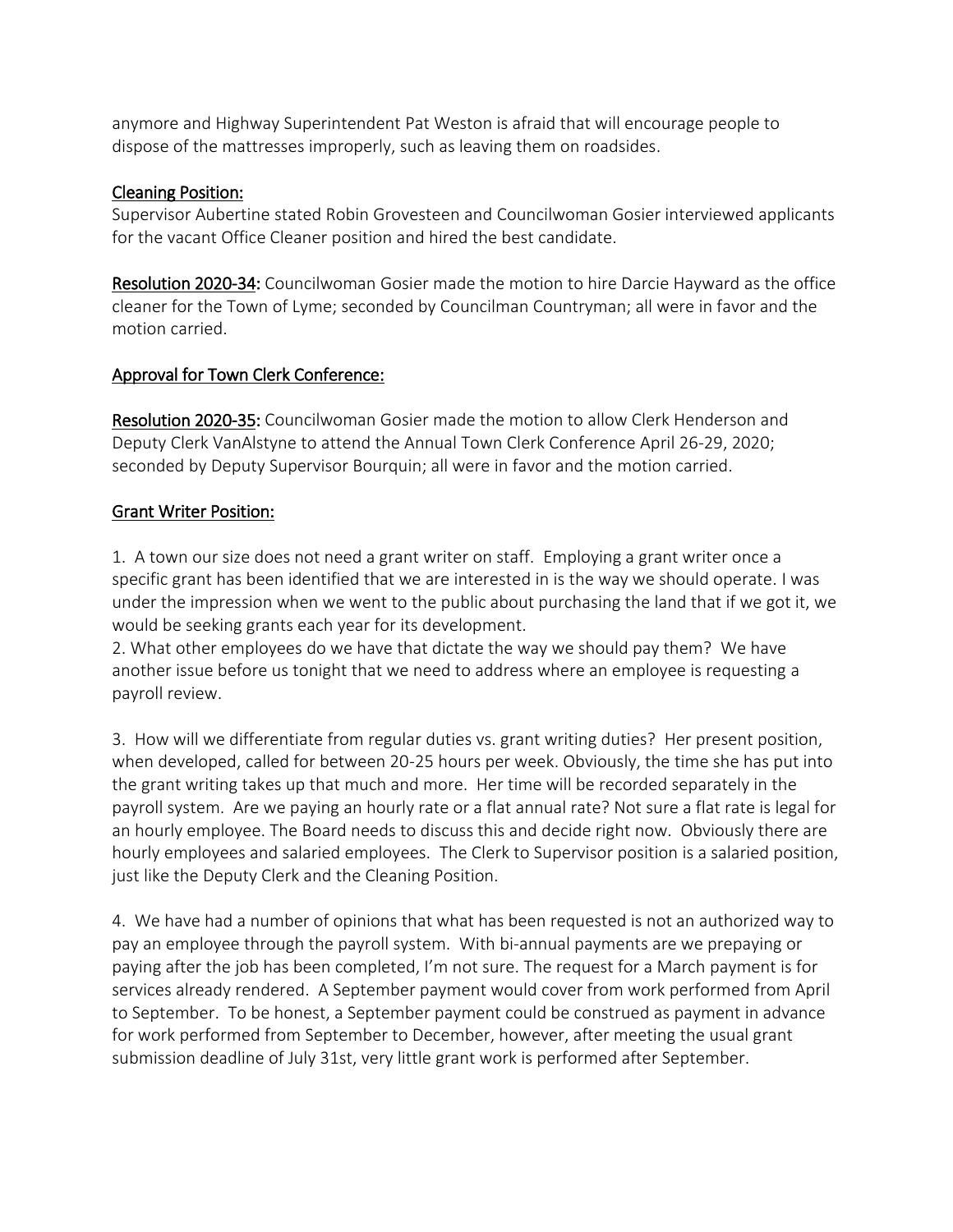5. How much time or how many grant applications will be covered by this amount of money? Most likely, at least one grant for the Veterans Memorial Public Park development will be applied for every year. Additionally, I think it would be appropriate to apply for grants for the development of the Bicentennial Park also. If the Village dissolves, one of the first things I would propose is that we look for a grant to repair the tennis courts and upgrade the beach.

6. We are opening the Town up to potential AG or Comptroller audits by not paying appropriately. That is questionable. The opinion of the Comptroller liaison was clear in that the town could not pay prior to the work being performed. The opinion from the Association of Town's Attorney states that The town board has the general authority according to Town Law 27, to determine the payroll schedule (Town Law, §27). As previously stated by the Comptroller liaison, she confirms that the comptroller's office has opined that a town cannot provide a bonus for work already performed, so that does not appear to be an option. The town board can create a new position for grant writing and appoint someone to serve in that position.

7. What does it mean when it says "Grant Specialist in competitive class? Can we hire anyone or do we have to follow other Civil Service rules? We must hire someone who meets the requirements as dictated by Civil Service laws. Robin, meets and exceeds, those requirements and we have already received the approval of Jefferson County Civil Service if she is the one chosen. If we do not approve Robin, we will have to seek someone who meets the requirements of Civil Service.

Because of Robin's experience, proven success rate in already acquiring hundreds of thousands of dollars for the town and the contacts she has made, I make a motion to appoint Robin Grovesteen to the position of Grant Writer for the Town of Lyme and that she is to be paid on the last payroll period of March and September according to the advisement received from the attorney at the Association of Towns whereby the town board has the general authority to determine the payroll schedule.

Resolution 2020-36: Supervisor Aubertine made the motion to appoint Robin Grovesteen for the Grant Specialist position; seconded by Deputy Supervisor Bourquin; all were in favor and the motion carried.

Councilman Countryman mentioned that he would like to see the pay stub of the Grant Specialist reflect the pay period that is being paid. Supervisor Aubertine stated he would have accountant Cathy Satterley put the pay period on the pay stub. Deputy Supervisor Bourquin added that he has never seen someone as successful as Robin when writing grants and she is well worth the money we will be paying her.

### Transfer Site Fees:

### Old Business:

Highway Superintendent Pat Weston emailed a fee schedule to dump trees/brush at the transfer site to the Board. The following information is what he believes would work best: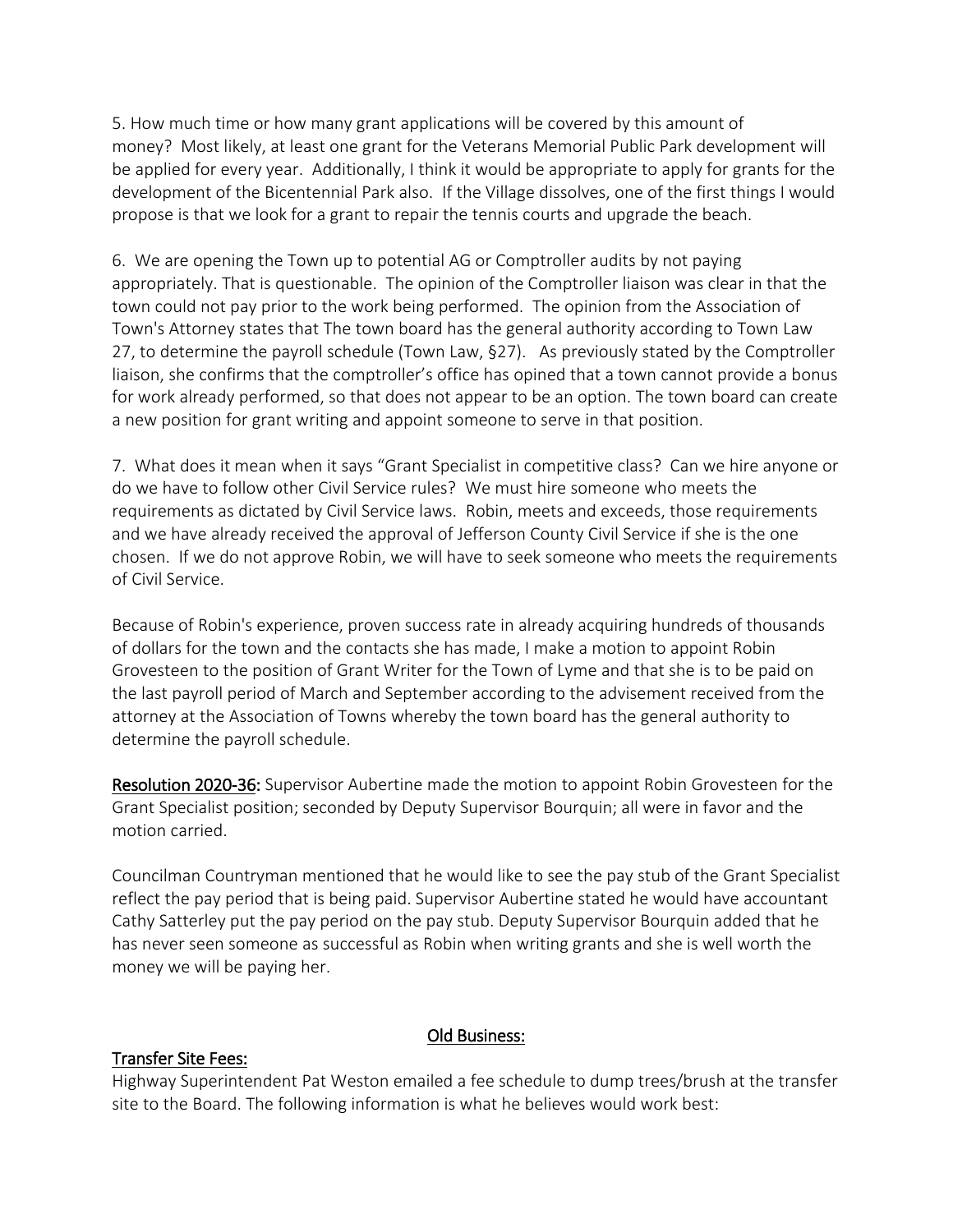- ALL LOADS BEING BROUGHT IN HAVE TO BE A TOWN OF LYME RESIDENT WITH A CURRENT YEAR TRANSFER SITE STICKER
- ALL LOADS HAVE TO BE TARPED OR TIED DOWN DURING TRAVEL

| Trucks up to 3 yards and pickup/small trailers of equal size                | FRFF              |
|-----------------------------------------------------------------------------|-------------------|
| 4 to 8 Yards of a Single Axel Dump Box or Trailer of equal to the same size | $$25.00$ per dump |

10 Yards or Bigger (size of a tandem dump box) or trailer equal size or bigger \$50.00 per dump

If the Town of Lyme Resident is from the Village they will need to get a transfer site sticker, the first sticker is free and if needed a second sticker is \$5.00. Pat Weston stated that the problem is private contractors are hauling in trees/brush from out of Town and are taking advantage of dumping it for free. Councilman Bourquin stated supposedly that anyone bringing in material should be telling the transfer site workers where the material is coming from. Pat Weston stated that this isn't happening, the contractors are taking off before anyone can talk to them. Councilman Bourquin suggested that the fee schedule state "Commercial haulers up to 8 Yards would be \$25.00 and Town Residents that haul material themselves is FREE." He suggested to remove "Trucks up to 3 yards and pickup/small trailers of equal size." Supervisor Aubertine suggested it state that the fee schedule is for "Commercial Hauler Only."

Resolution 2020-37: Councilman Countryman made the motion to approve the fee schedule for tree and brush dumping at the transfer site for Commercial Haulers; seconded by Councilwoman Gosier; all were in favor and the motion carried.

### Roof Evaluation:

Supervisor Aubertine stated that Bernier and Carr sent us a few options to repair our roof.

6.1 Key Issues to Discuss

1. It is recommended to secure the services of third-party Environmental Consultant prior to the design process.

2. Complete forensic investigation of existing roof structure prior to the design process.

6.2 Preliminary Opinion of Probable Project Cost (See Appendix A & B for Detailed Preliminary Opinion of Probable Project Cost)

Option 1: Repair masonry and repaint - \$638,200 Roof Replacement Roof Areas 1, 3 & 4. -\$314,884

Preliminary Opinion of Probable Project Cost \$953,084

Option 2: Repair masonry, insulate and clad exterior walls. - \$711,861 Roof Replacement Roof Areas 1, 3 & 4 - \$384,390

Preliminary Opinion of Probable Project Cost \$1,096,251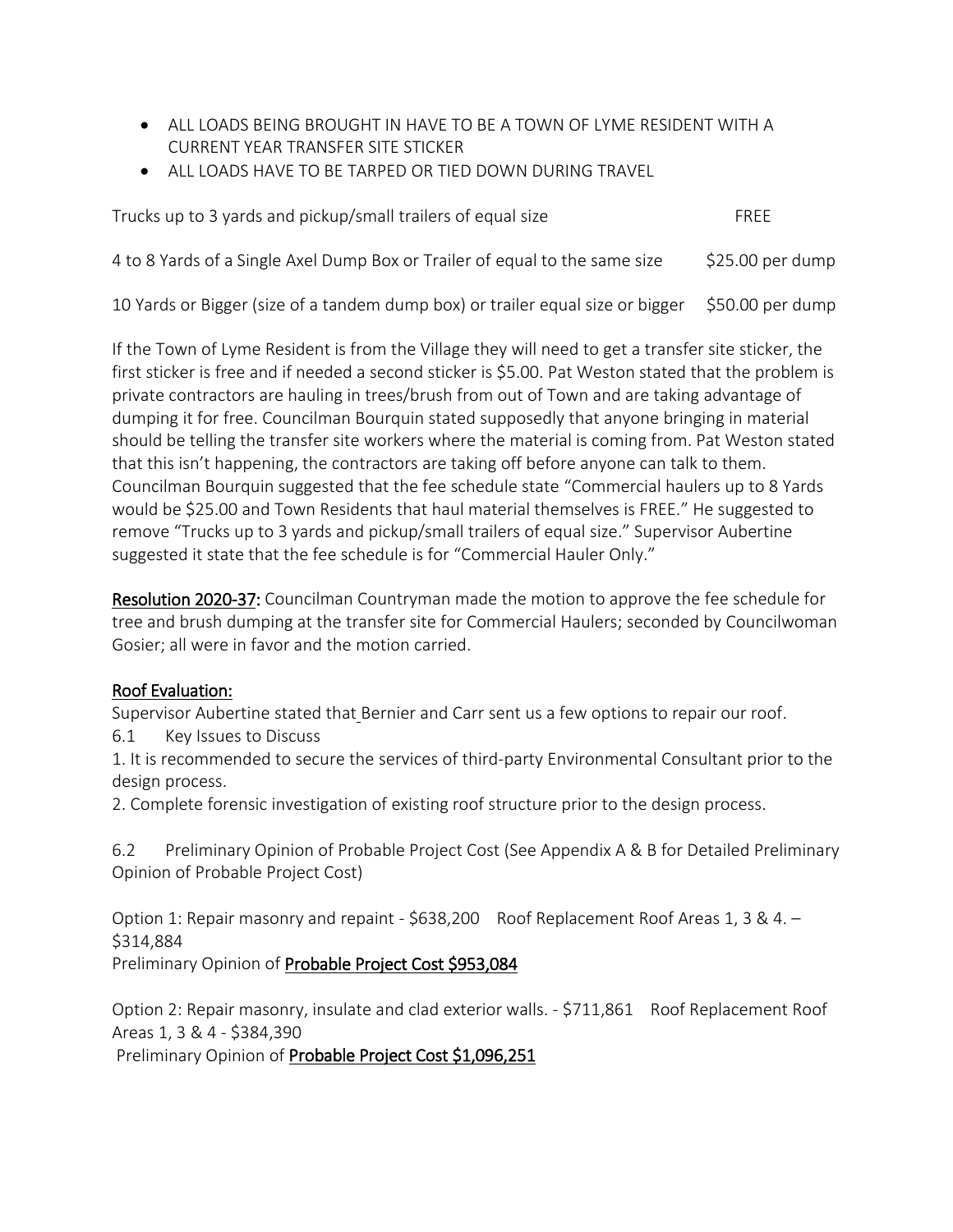Supervisor Aubertine's opinion is to take that money and put it towards a new building. Councilwoman Gosier said that the Building Committee has been pursing both a new office building and highway garage. Pat Weston has provided a reasonable option from fourth coast for a new highway garage. Pat received four different plans from fourth coast with four options and prices for each option. Pat mentioned the numbers that the engineers are throwing at us are quite high. Some of the work the Highway Department can complete themselves. Councilman Bourquin provided research on a modular building as an option for a new Town Building. She said that we need to aggressively pursue a solution to the issue of how the Town will come up with the money for both projects very soon. Both buildings are in extremely bad shape. Once we decide on where the money will be generated from the Building Committee can then move forward with building plans. Pat suggested the Building Committee should meet with Scott to get a budget for each project and see if we need bonding. Supervisor Aubertine would like to see the cost of the projects first then look at the budgets.

Resolution 2020-38: Councilwoman Gosier made the motion to advertise that the Building Committee Meeting will meet with the Town Board at noon on April 6, 2020; seconded by Deputy Supervisor Bourquin; all were in favor and the motion carried.

### Justice Court Resolution:

Resolution 2020-39: Councilman Countryman made the motion to approve the Justice Court Fund Audit; seconded by Supervisor Aubertine; all were in favor and the motion carried.

## ZEO/CEO Pay:

Supervisor Aubertine stated that in June 2019 Jim Millington received a raise from the Board. The raise did not get included in the 2020 budget. There was discussion between the Board members on whether Mr. Millington was supposed to be working an extra day for his pay raise. There was a continued discussion which resulted in the Board deciding to go into an executive session to discuss the issue.

# Online Privilege of the Floor

There was no online privilege of the floor.

# Privilege of the Floor

David Bourquin: Mr. Bourquin the president of the Board of Assessment Review asked is the Town had advertised for the Board of Assessment Review vacant position. Deputy Supervisor Bourquin responded that we had advertised and he believes he found someone to apply. Councilman Countryman is going to contact the interested party.

### Executive Session

Resolution 2020-40: Deputy Supervisor Bourquin made the motion to return to open meeting at 8:35 P.M.; seconded by Councilwoman Gosier; all were in favor and the motion carried.

# Return to Open Meeting